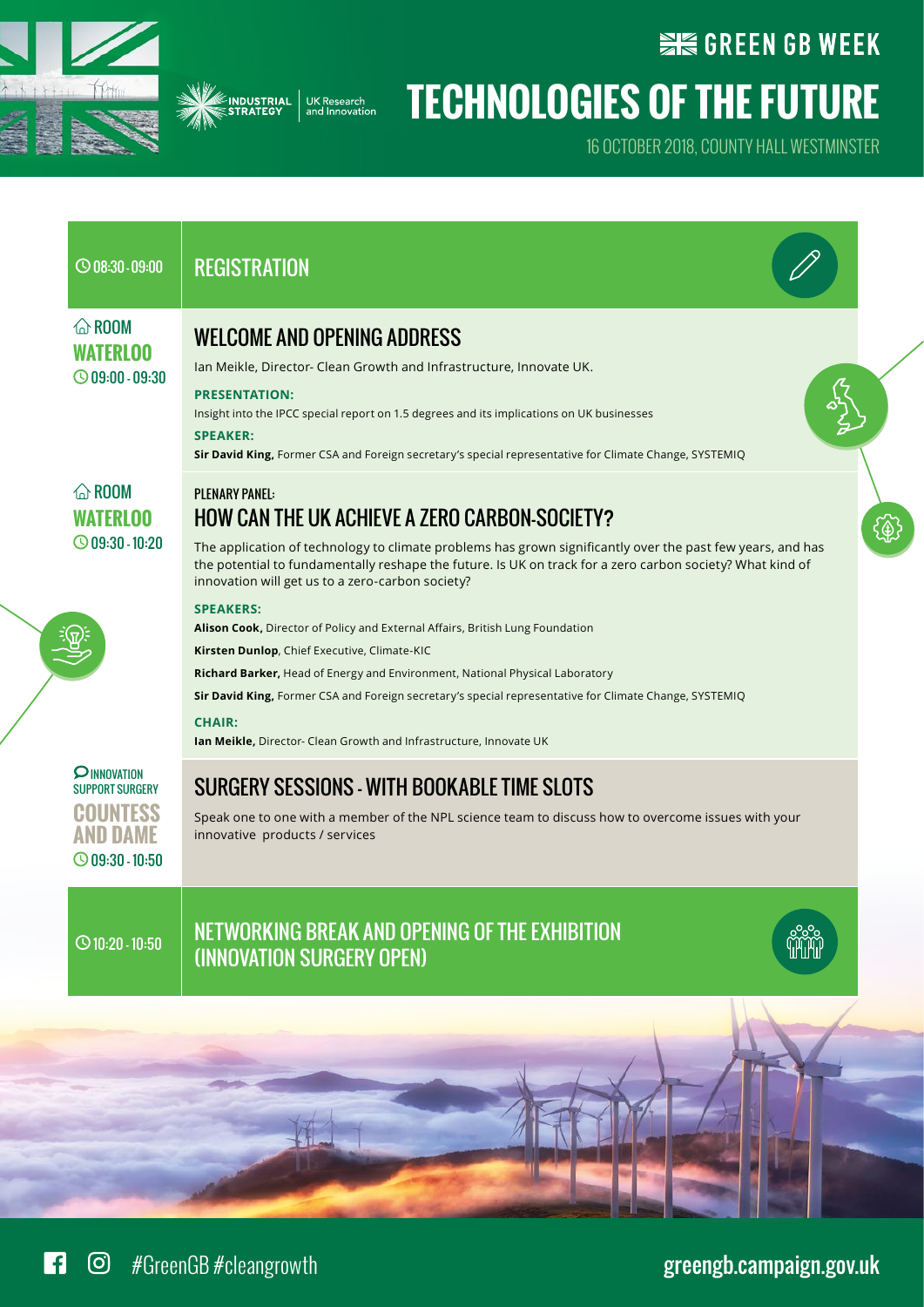



16 October 2018, County Hall Westminster

**WE GREEN GB WEEK** 

## $\widehat{\wedge}$  ROOM WATFRI<sub>00</sub>  $\bigcirc$  10:50 - 11:40

## Plenary panel: Shaping the future of energy

How is climate change transforming the outlook for energy? How can an effective transition to a more sustainable, affordable, secure and inclusive energy system be enabled? What will be the business models that will succeed in 21st century energy markets? What would the evolution of a more "distributed" and multi-directional energy grid mean for business, consumers and policymakers?

#### **Speakers:**

**Sara Bell,** Chief Executive and Founder

**Tom Rowlands-Rees,** Senior Analyst, Bloomberg New Energy Finance

**Juliet Davenport,** Chief Executive, Good Energy

**Adam Scorer,** Chief Executive, National Energy Action

**Matthew Rhodes,** Chair, Energy Capital

**Tim Rotheray,** Chief Executive, The Association for Decentralised Energy

#### **Chair:**

**Philip New,** Chief Executive, Energy System Catapult

 $\widehat{\bigcirc}$  ROOM **Mayors**  $\bigcirc$  10:50 - 11:40

{๊()

## PI FNARV PANFI: Active buildings: meeting the Clean Growth Mission

How will modern construction techniques and cutting edge energy technologies come together to deliver the Industrial Strategy's Clean Growth Mission to halve energy use in buildings by 2030? This panel will explore technologies for making more comfortable, energy efficient buildings that can power themselves and contribute to a more sustainable energy mix.

#### **Speakers:**

**Christine Boyle,** Chief Executive, Senergy

**Craig White,** Chief Executive, ModCell

**Professor Dave Worsle**y, Vice President (Innovation), Swansea University/SPECIFC

**Andrew Bissell,** Chief executive, Sunamp

#### **Chair:**

**Sam Stacey,** Challenge Director, ISCF Transforming Construction

### **PINNOVATION** Support Surgery **Countess and Dame** 11:15 – 11:45

## Talk and Q&A session

The process of testing and verifying new products and reducing variation in manufacturing.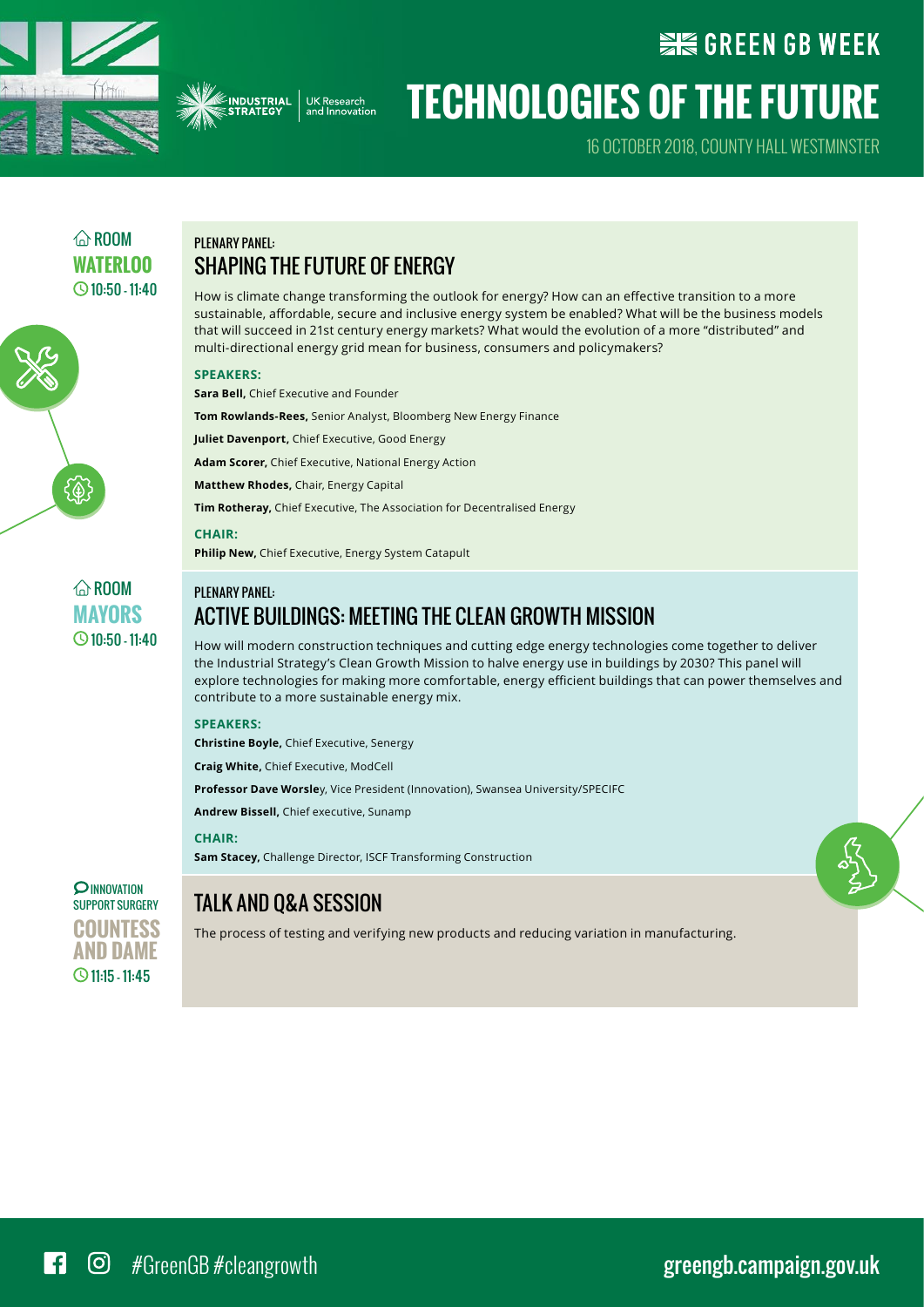



16 October 2018, County Hall Westminster

**WE GREEN GB WEEK** 

## $\widehat{\wedge}$  ROOM WATFRI<sub>00</sub> 11:40 - 12:30

## Briefing session: Taking energy innovation to the next level

As set out on the Clean Growth Strategy, the BEIS Energy Innovation Programme will invest around £505 million in innovations across the energy sector with the aim to accelerate the commercialisation of innovative clean energy technologies and processes into the 2020s and 2030s. This session showcases some of the companies that BEIS has supported in order to make this vision a reality and we will hear senior officials from BEIS share their perspective of the UK's clean energy future.

#### **Speakers:**

**Craig Lucas,** Director Energy Innovation, BEIS

**Prof John Loughhead,** Chief Scientific Advisor, BEIS

**Emma Gibson,** Director of Operations, Highview Power

**Oenone Scott,** Communications Manager, Electron

**Pawel Kisielewski,** Chief Executive Officer, CCm Technologies

#### **Chair:**

**Dr Mark Taylor,** Deputy Director Energy Innovation, BEIS

### $\bigcirc$  11:40 - 12:30 Plenary panel: **FFEDING THE WORLD**

How will a planet of 10 billion people feed itself? Can innovation deliver greater food security and climatesmart eating? How can agricultural productivity be increased while reducing its environmental impact?

#### **Speakers:**

**Dr Jonathan Scurlock,** Chief adviser- Renewable Energy and Climate Change, National Farmers' Union

**Ji Zhou,** Phenomics Project Leader, Zhou Group, Earlham Institute

**Kate Hoffman,** Chief Executive and co-founder, Growup Farms

**Forbes Elworthy**, Founder, Craigmore Sustainables

#### **Chair:**

**Melanie Welham,** Executive Sponsor- Transforming food production, UKRI

**PINNOVATION** Support Surgery **Countess and Dame** 11:50 – 12:20

 $\hat{\omega}$  ROOM **Mayors**

## Surgery sessions – with bookable time slots

Speak one to one with a member of the NPL science team to discuss how to overcome issues with your innovative products / services.

## $\circ$ 12:30 - 13:40  $\parallel$  NFTWORKING I LINCH AND EXHIBITION (INNOVATION SURGERY OPEN)



**O INNOVATION** Support Surgery **Countess and Dame** 13:00 – 13:30

Surgery sessions – with bookable time slots

Speak one to one with a member of the NPL science team to discuss how to overcome issues with your innovative products / services.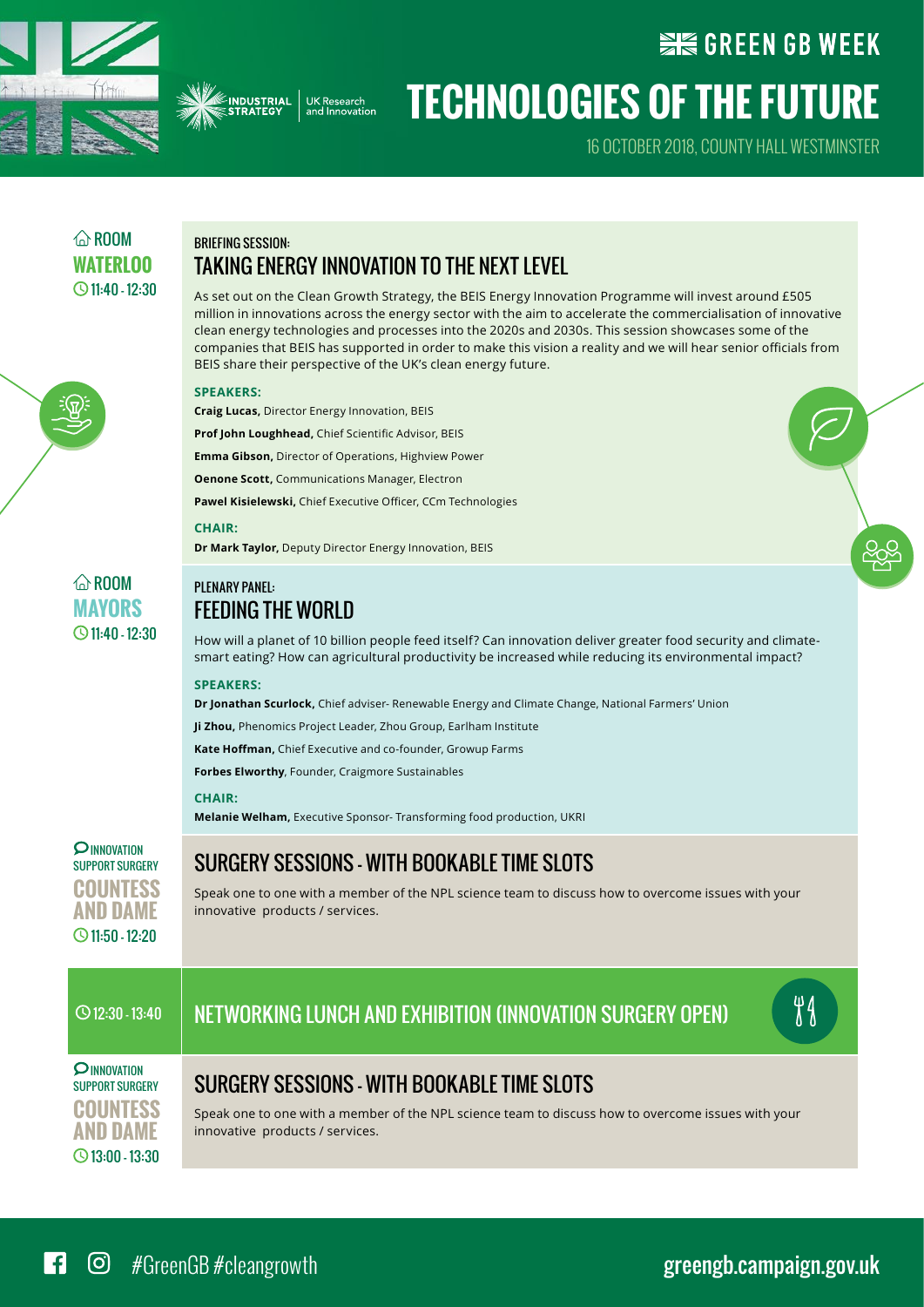



16 October 2018, County Hall Westminster

**WE GREEN GB WEEK** 

## $\widehat{\wedge}$  ROOM WATFRI<sub>00</sub>  $Q$ 13:40 - 14:00

## Keynote ministerial address: The industrial strategy - taking clean growth to the next level

In this keynote address, the minister set outs the long-term vision on the future of innovation and the UK's economy. How can we deliver a more resource efficient energy market, minimise the costs to businesses and households, and seize the opportunities that a shift towards a low carbon economy present? How can we develop UK industries that are fit for the future, drive progress in technologies where the UK can become a world-leader in their research and commercialisation?

#### **Speaker:**

**Sam Gyimah**, MP, Minister of State for Universities, Science, Research and Innovation UK

**O INNOVATION** Support Surgery **Countess and Dame** 13:30 – 14:00

 $\widehat{\wedge}$  ROOM **Waterlo0**  $Q$ 14:00 - 14:45 Surgery sessions – with bookable time slots Speak one to one with a member of the NPL science team to discuss how to overcome issues with your

## Plenary panel: The road to innovation

innovative products / services.

In this session, we will hear from the promising business leaders catalysing change as they share their priorities and ambition to shape our low carbon future. The panellists will share their journey of innovation and shed light on how they started their business, any funding support received, future plans to grow their ambition and any advice they can give our audience.

#### **Speakers:**

**Graham Oakes,** Chairman, Upside Energy

**Xiongwei Lui,** Chief Executive, Entrust Microgrid LLP

**Nick Simmons,** Co-founder and CFO, Naked Energy

**Dr Florence Gschwend,** Chief Executive, Chrysalix Technologies

#### **Chair:**

**Rob Saunders,** Interim Challenge Director, ISCF Prospering from the Energy Revolution

### $\widehat{\wedge}$  ROOM **Mayors**  $\bigcirc$  14:00 - 14:45

## Underdog to leader of the pack by 2040?

The UK can only become one of the world's battery technology leaders by 2040 if it outsmarts rather than outspends the competition.

#### **Speaker:**

PI FNARY PANFI:

**Christoph Birkl,** Chief Executive, Brill Power

**Neil Morris**, Chief Executive, Faraday Institution

**Ian Constance,** Chief Executive, Advanced Propulsion Centre

**Jacqui Murray,** Deputy Challenge Director, ISCF Faraday Battery Challenge

#### **Chair:**

**Tony Harper,** Challenge Director, ISCF Faraday Battery Challenge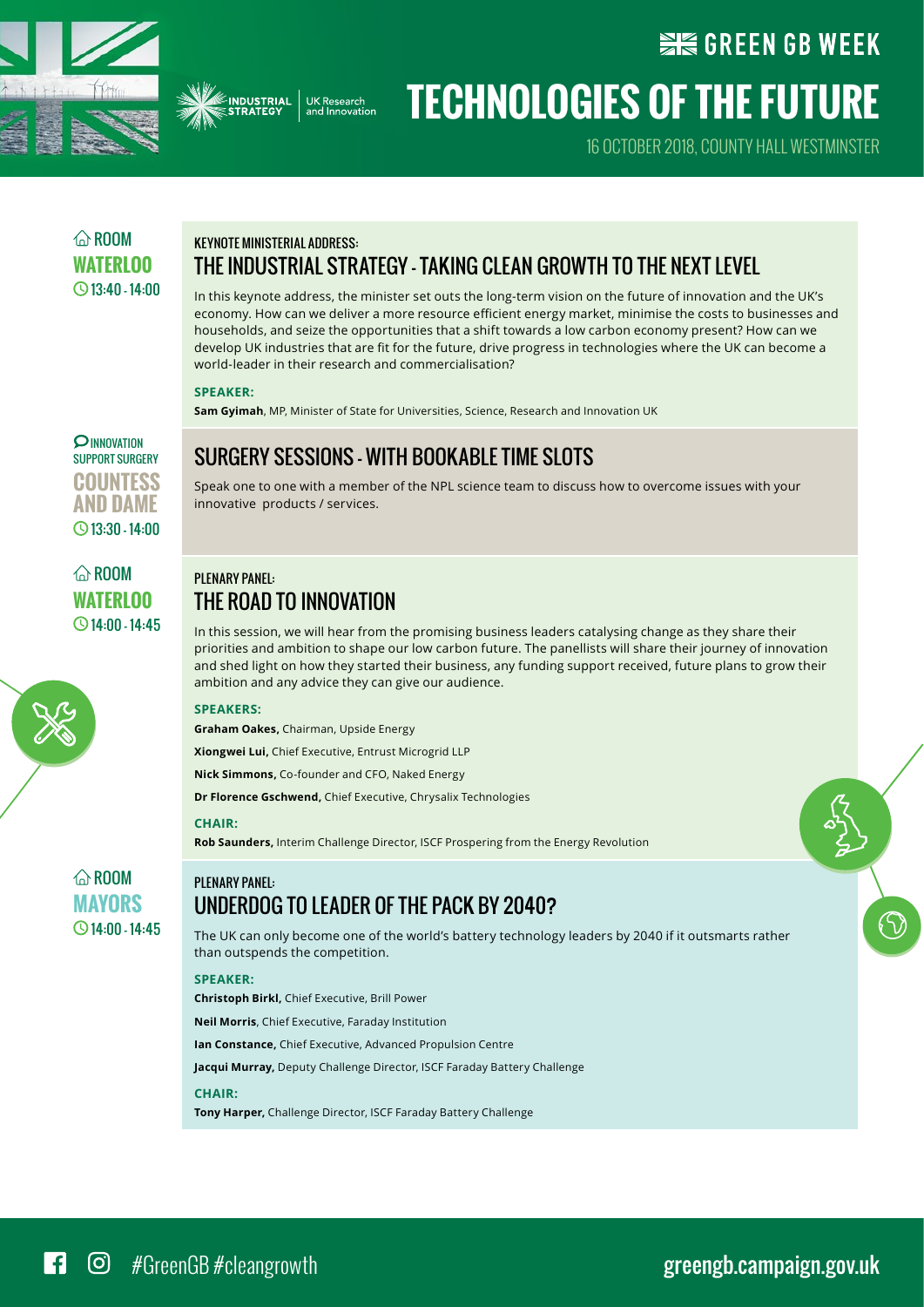



## **SIG GREEN GB WEEK Technologies of the future**

16 October 2018, County Hall Westminster

| <b>PINNOVATION</b><br><b>SUPPORT SURGERY</b><br><b>COUNTESS</b><br><b>AND DAME</b><br>$\bigcirc$ 14:00 - 14:20 | SURGERY SESSIONS - WITH BOOKABLE TIME SLOTS<br>Speak one to one with a member of the NPL science team to discuss how to overcome issues with your<br>innovative products / services. |  |
|----------------------------------------------------------------------------------------------------------------|--------------------------------------------------------------------------------------------------------------------------------------------------------------------------------------|--|
| <b>PINNOVATION</b><br><b>SUPPORT SURGERY</b><br><b>COUNTESS</b><br><b>AND DAME</b><br>$\bigcirc$ 14:25 - 14:40 | <b>TALK AND Q&amp;A SESSION</b><br>Analysis for Innovators Programme.                                                                                                                |  |
| $\bigcirc$ 14:45 - 15:15                                                                                       | <b>ISCF BRIEFING SESSIONS - AN INSIGHT INTO THE CLEAN</b><br><b>GROWTH INDUSTRIAL STRATEGY CHALLENGES:</b>                                                                           |  |
| $\hat{\omega}$ ROOM<br><b>WATERLOO</b><br>$\bigcirc$ 14:45 - 15:15                                             | <b>PROSPERING FROM THE ENERGY REVOLUTION</b><br>LEAD:<br>Rob Saunders, Interim Challenge Director, ISCF Prospering from the Energy Revolution                                        |  |
| $\hat{\omega}$ ROOM<br><b>MAYORS</b><br>$\bigcirc$ 14:45 - 15:15                                               | <b>TRANSFORMING CONSTRUCTION</b><br>LEAD:<br>Sam Stacey, Challenge Director, ISCF Transforming Construction                                                                          |  |
| $\hat{\omega}$ ROOM<br><b>BARON</b><br>$\bigcirc$ 14:45 - 15:15                                                | <b>TRANSFORMING FOOD PRODUCTION</b><br>LEAD:<br>Andy Cureton, Interim Challenge Director, ISCF Transforming Food Production                                                          |  |
| <b>PINNOVATION</b><br><b>SUPPORT SURGERY</b><br><b>COUNTESS</b><br><b>AND DAME</b><br>$\bigcirc$ 14:50 - 15:15 | <b>TALK AND Q&amp;A SESSION</b><br>Intellectual Property.                                                                                                                            |  |
| $\circ$ 15:15 - 15:45                                                                                          | <b>HAN</b><br><b>NETWORKING BREAK AND EXHIBITION</b>                                                                                                                                 |  |
| <b>PINNOVATION</b><br><b>SUPPORT SURGERY</b><br><b>COUNTESS</b><br><b>AND DAME</b><br>$\bigcirc$ 15:30 - 16:30 | SURGERY SESSIONS - WITH BOOKABLE TIME SLOTS<br>Speak one to one with a member of the NPL science team to discuss how to overcome issues with your<br>innovative products / services. |  |

#GreenGB #cleangrowth [greengb.campaign.gov.uk](https://greengb.campaign.gov.uk)